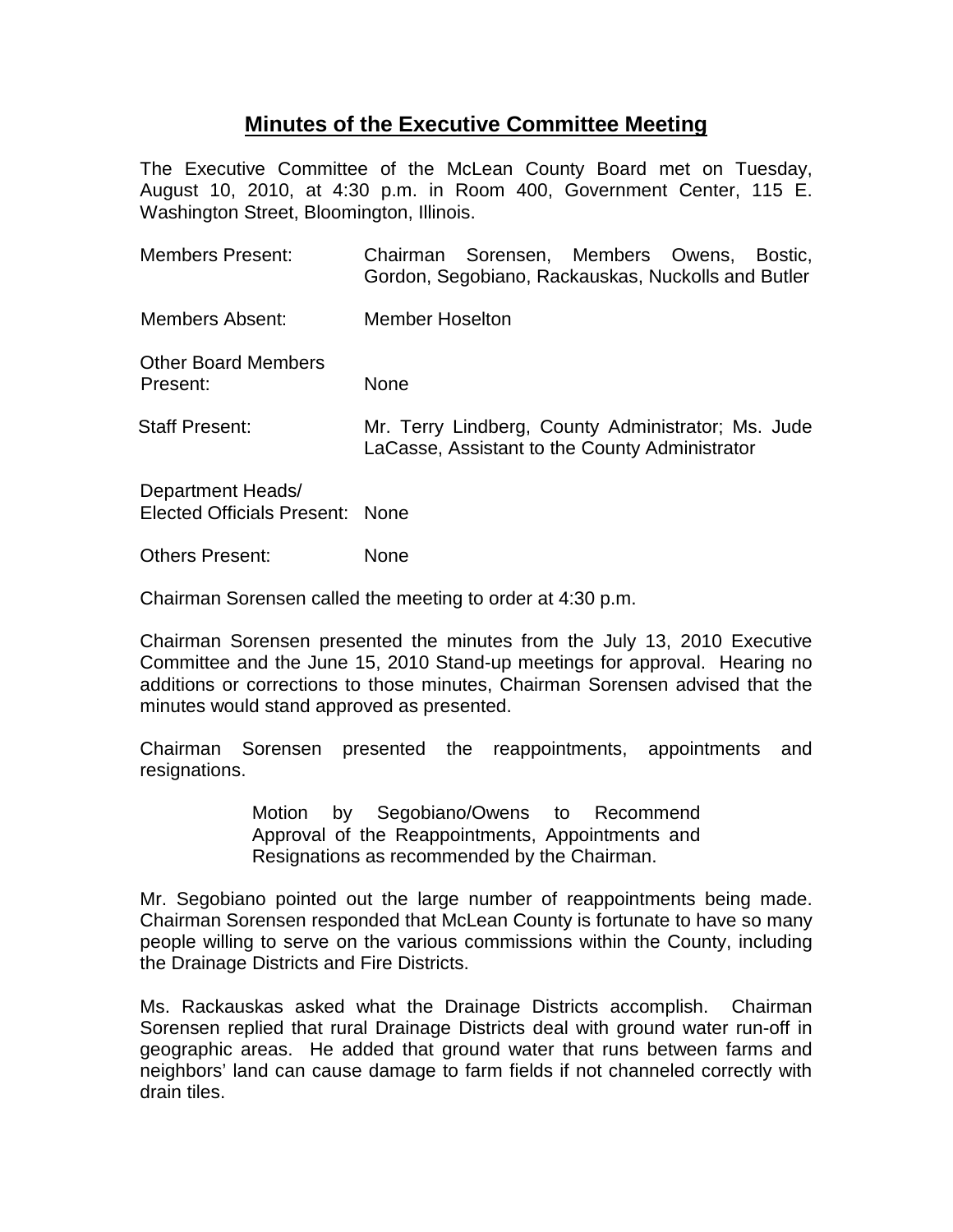Minutes of the Executive Committee August 10, 2010 Page Two

Ms. Bostic advised that the Drainage Districts deal with making sure that no one channels water from their property to a neighbors' property causing erosion in the fields. She indicated that the Drainage Districts originally levied money to get the ground tiled. Chairman Sorensen noted that many of the Districts still have a small levy on the farmland in their districts. He added that the Districts collect a small real estate tax on all of the acreage in their district to maintain proper drainage.

Chairman Sorensen cited Jude LaCasse for all the work she does to maintain the records, search for prospective appointees, and prepare the paperwork for all of the Chairman's appointments.

Chairman Sorensen called for a vote on the motion.

## Motion carried.

Mr. George Gordon, Chairman, Land Use and Development Committee, presented a request for approval of a Resolution to fund seven \$500.00 Recycling Grants to small municipalities within McLean County; and the renewal of a three-year contract between the Ecology Action Center and McLean County, the city of Bloomington and the Town of Normal to provide continuing administration and implementation of the McLean County Solid Waste Program.

> Motion by Gordon/Bostic to Recommend Approval of a Resolution to fund seven \$500.00 Recycling Grants to small Municipalities within McLean County; and the Renewal of a three-year Contract between the Ecology Action Center and McLean County, the City of Bloomington and the Town of Normal to provide continuing Administration and Implementation of the McLean County Solid Waste Program. Motion carried.

Chairman Sorensen asked if there were any questions or comments. Hearing none, he thanked Mr. Gordon.

Ms. Diane Bostic, Chairman, Property Committee, advised that the Property Committee brings no items for action to the Executive Committee.

Chairman Sorensen asked if there were any questions or comments. Hearing none, he thanked Ms. Bostic.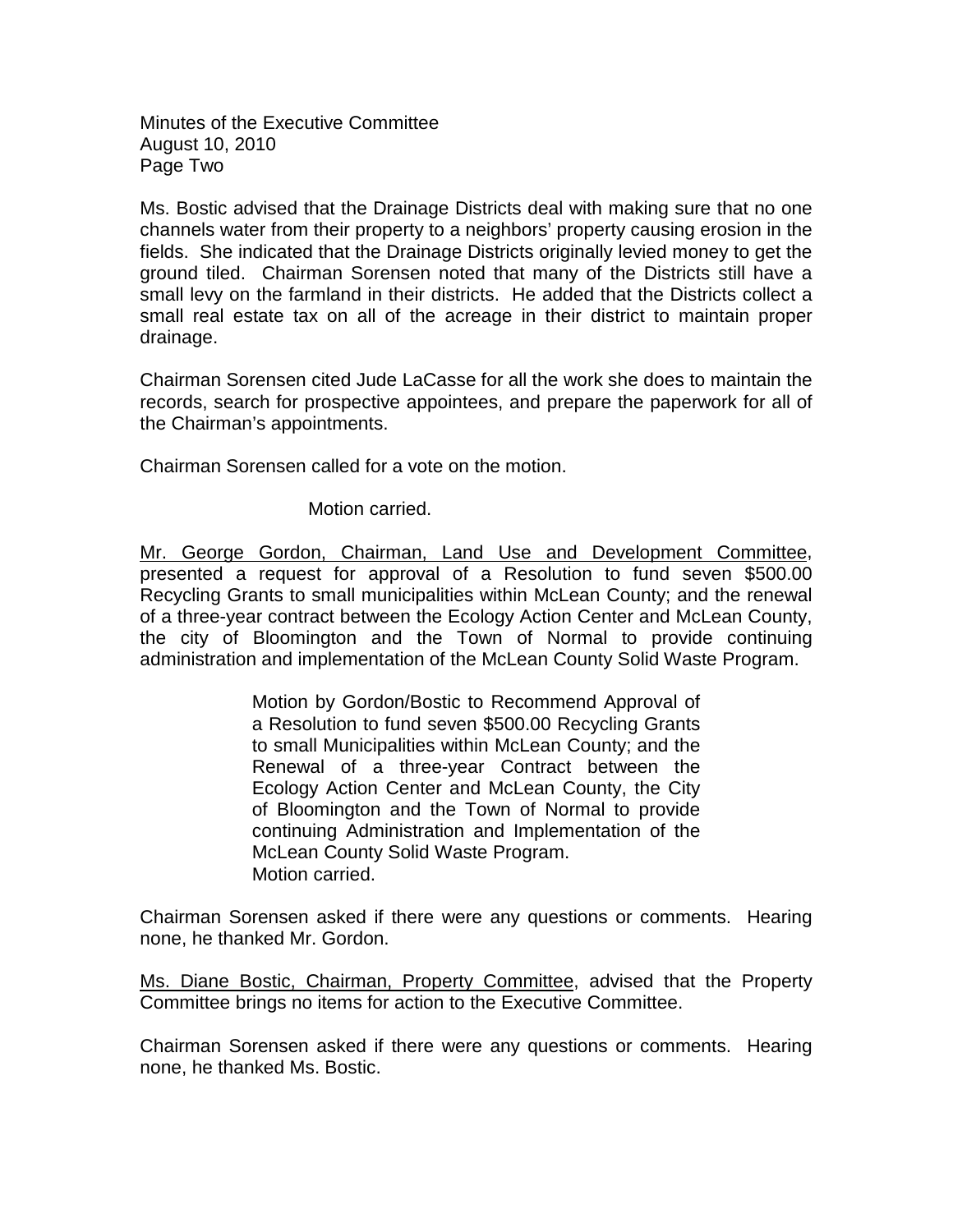Minutes of the Executive Committee August 10, 2010 Page Three

Mr. Stan Hoselton, Chairman, Transportation Committee, was unable to attend the Executive Committee. Chairman Sorensen presented a request for approval to apply for an Illinois Transportation Enhancement Program Grant from the Illinois Department of Transportation.

Mr. Lindberg explained that this Grant is for a key component of the overall Historic Route 66 Bike Trail. He indicated that the County was able to obtain 80% of the funding. Mr. Lindberg stated that the County's match, if successful, will come in two future years so there is time to plan ahead. He added that the nearly \$2,000,000 project will cost the County less than \$50,000 per year.

> Motion by Owens/Segobiano to Recommend Approval to Apply for an Illinois Transportation Enhancement Program Grant from the Illinois Department of Transportation Motion carried.

Chairman Sorensen presented a request for approval of an Emergency Appropriation Ordinance Amending the McLean County Fiscal Year 2010 Combined Annual Appropriation and Budget Ordinance, McLean County Bridge Fund 0121, McLean County Highway Department 0055.

Mr. Lindberg advised that this is for a project that was not done the prior year, so the funds lapsed back to the Fund Balance. The money will be re-appropriated this year so that the project can be completed.

> Motion by Owens/Segobiano to Recommend Approval of an Emergency Appropriation Ordinance Amending the McLean County Fiscal Year 2010 Combined Annual Appropriation and Budget Ordinance, McLean County Bridge Fund 0121, McLean County Highway Department 0055. Motion carried.

Mr. Ben Owens, Chairman, Chairman, Finance Committee**,** presented two requests regarding SHOW BUS. The first is a request for approval of a Downstate Public Transportation Operating Assistance Grant Agreement for 2011 to assist SHOW BUS – Building and Zoning.

> Motion by Owens/Butler to Recommend Approval of a Downstate Pubic Transportation Operating Assistance Grant Agreement for 2011 – Building and Zoning.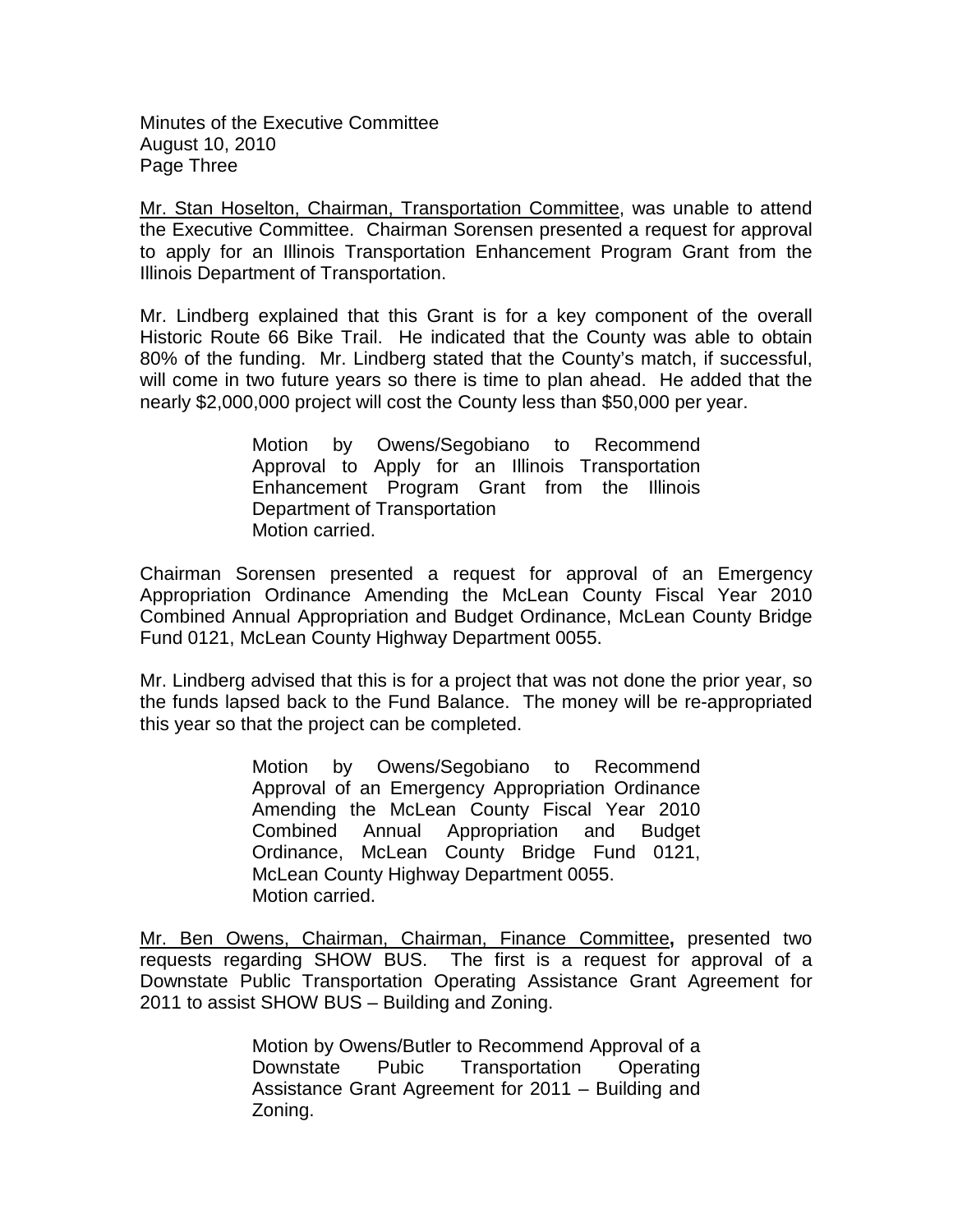Minutes of the Executive Committee August 10, 2010 Page Four

The second request is for approval of a Revised Motor Vehicle Lease Agreement between McLean County and SHOW BUS Public Transportation, NFP – Building and Zoning.

> Motion by Owens/Butler to Recommend Approval of a Revised Motor Vehicle Lease Agreement between McLean County and SHOW BUS Public Transportation, NFP – Building and Zoning. Motion carried.

Mr. Owens presented a request for approval of the Critical Personnel Hiring Requests submitted by the County Administrator's Office. He advised that the request was amended at the Finance Committee Meeting to increase the request from the State's Attorney's Office from two Assistant State's Attorney I positions to three Assistant State's Attorney I positions. Mr. Owens explained that Mr. Yoder received a resignation on Monday from an Assistant State's Attorney I, which reduced the misdemeanor attorneys from two to one. He stated that Mr. Yoder has agreed to fill the Assistant State's Attorney I position with a recently graduated law student who will act as a Legal Assistant I. Mr. Owens indicated that the law student has graduated and taken the bar examination, but will not be seated until November. He noted that the law student is allowed to practice law in the court system with supervision.

Chairman Sorensen asked if there is an expectation that this person will become an Assistant State's Attorney I. Mr. Owens replied that Mr. Yoder has had an eye on this student for the past three years and intends to place him in the Assistant State's Attorney I position.

Mr. Segobiano asked if all of these positions have been vacated since the reduction taken earlier in the year. Mr. Owens responded that these vacancies have taken place since the reduction and the funds are in the budget for the positions. He noted that several of the requested positions fall under the critical care guideline to comply with statute.

Chairman Sorensen clarified that when the Board put the hiring freeze in place, this process was created whereby no replacement hiring can done without going through this approval process. Ms. Bostic added that no new dollars are involved.

Mr. Owens advised that Mr. Wasson informed the Finance Committee that this "Critical Personnel Hiring Requests" item will probably be on the agenda every month.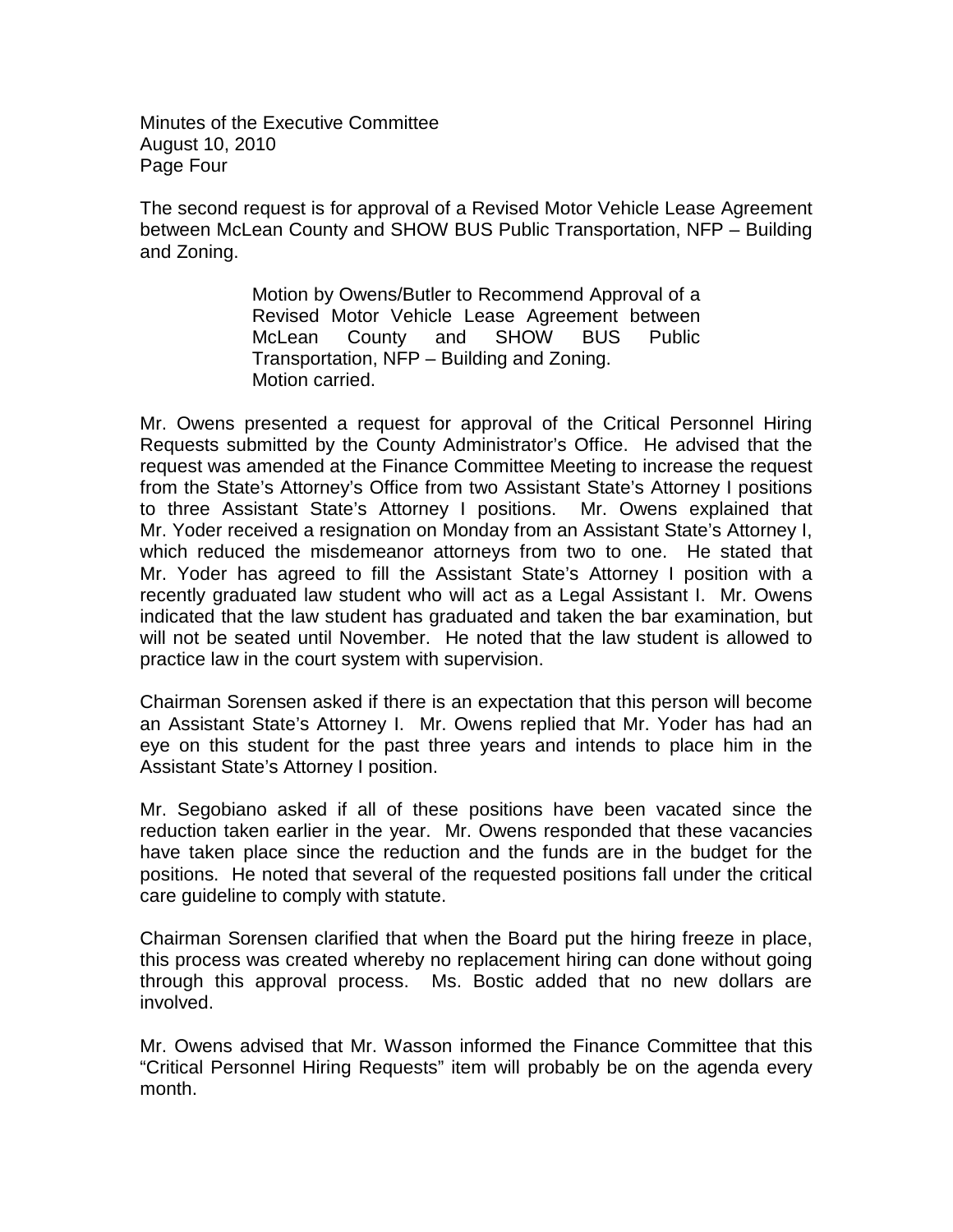Minutes of the Executive Committee August 10, 2010 Page Five

Chairman Sorensen directed the Administrator's Office to occasionally provide a report to the Board that includes the requests that make it to the Finance Committee for consideration, as well as those requests that do not rise to that level. He indicated that this information would assist in maintaining balance in the message to the Board and to the community.

Mr. Segobiano advised that the important information that needs to be imparted to the public is that no new dollars are being spent.

Mr. Lindberg indicated that he and Mr. Wasson have been trying to design graphic illustration that reminds the Board and the public that the 24 positions cut by the County remain gone, and these positions are ones that have been vacated subsequent to that action. He noted that there are instances of requests for hires that have not been considered for recommendation. Mr. Lindberg stated that in most cases of rehires, there is at least one month's delay or attrition in this process that also saves the County funds.

Chairman Sorensen reminded the Executive Committee and the Finance Committee that this is an election year and there will be at least one new elected Department Head. He advised that inevitably there are creative requests from new Department Heads to rearrange or make changes in staff. Chairman Sorensen noted that, in the past, the Board has given new County-wide Elected Officials an opportunity to make changes.

> Motion by Owens/Gordon to Recommend Approval of the Critical Personnel Hiring Requests as Amended at the August 4, 2010 Finance Committee Meeting to include one additional Legal Assistant I position in the State's Attorney's Office – County Administrator's Office. Motion carried.

Mr. Owens indicated that the Illinois Department of Public Aid conducted a survey of the McLean County Nursing Home last week. He stated that the Nursing Home had only three minor violations, which are being corrected. Mr. Owens noted that several other County Nursing Homes in the State have received as many as 15 or more violations. He added that Champaign County is in direct violation and is losing its funding immediately. Mr. Owens stated that the County should be very proud of its Nursing Home.

Chairman Sorensen asked if there were any questions or comments. Hearing none, he thanked Mr. Owens.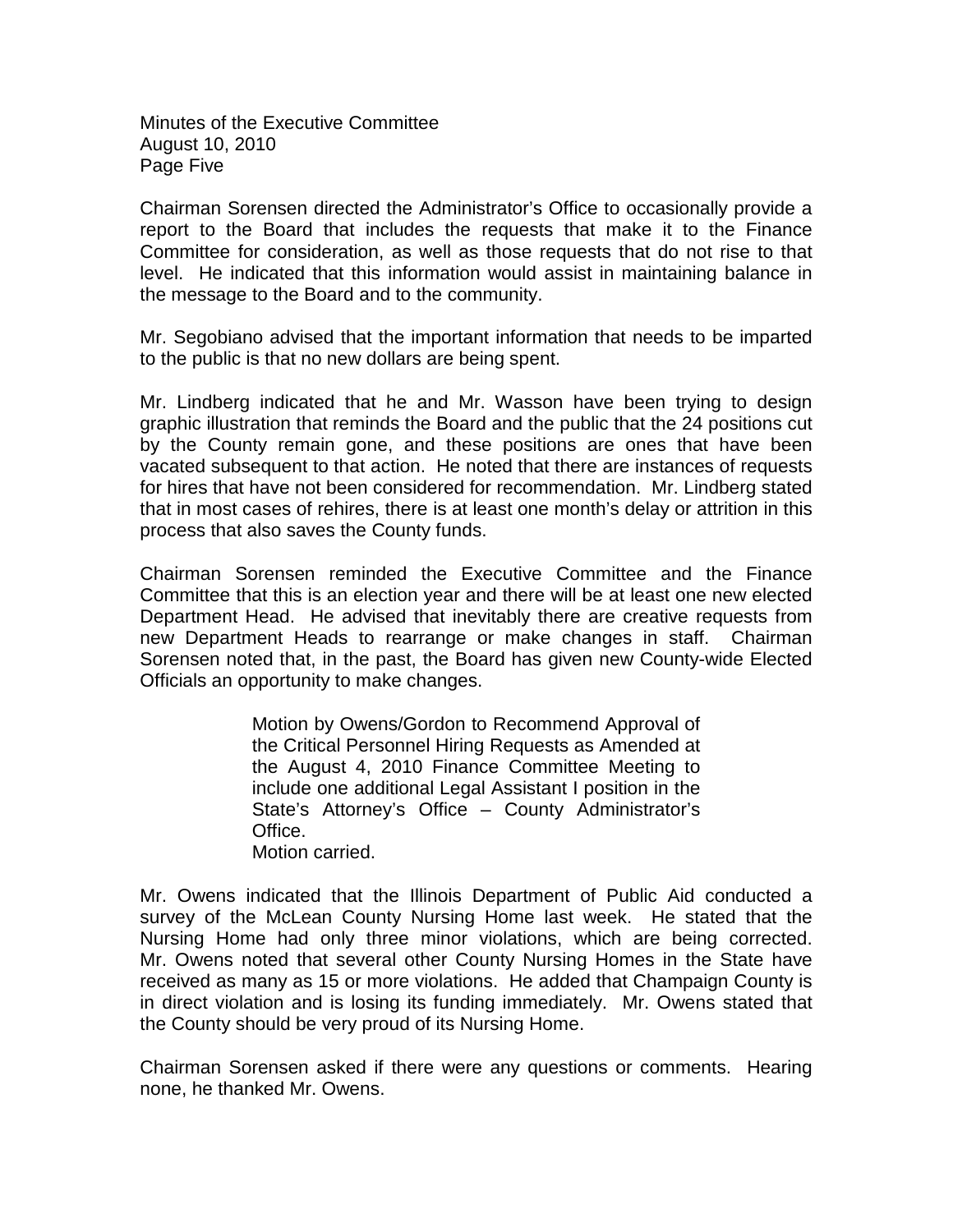Minutes of the Executive Committee August 10, 2010 Page Six

Ms. Bette Rackauskas, Chairman, Justice Committee, presented a request for approval of an Emergency Appropriation Ordinance amending the McLean County Fiscal Year 2010 Combined Annual Appropriation and Budget Ordinance, General Fund 0001, Coroner's Office 0031. Ms. Rackauskas explained that this Ordinance recognizes the receipt of \$1,000 from the McLean County Funeral Directors Association, which will be spent to enhance their photography equipment.

> Motion by Rackauskas/Bostic to Recommend Approval of an Emergency Appropriation Ordinance Amending the McLean County Fiscal Year 2010 Combined Annual Appropriation and Budget Ordinance, General Fund 0001, Coroner's Office 0031. Motion carried.

Ms. Rackauskas presented a request for approval of the renewal of the American Recovery and Reinvestment Act Grant, Agreement Number 809120 to expand the Multi-Jurisdictional Narcotics Unit – Sheriff's Department. Ms. Rackauskas explained that this is the continuation of a pass-through grant for the Task Force Six, which is a multi-agency investigative unit.

> Motion by Rackauskas/Segobiano to Recommend Approval of the Renewal of the American Recovery and Reinvestment Act Grant, Agreement Number 809120 to Expand the Multi-Jurisdictional Narcotics Unit – Sheriff's Department. Motion carried.

Mr. Segobiano expressed his support and appreciation for the work done in the rural areas by the Task Force Six Narcotics Unit.

Ms. Rackauskas advised that there are several other items that will be presented to the Board.

Chairman Sorensen asked if there were any questions or comments. Hearing none, he thanked Ms. Rackauskas.

Chairman Sorensen presented the July 31, 2010 bills as recommended and transmitted by the County Auditor for payment as well as a transfer of \$40,098 in the Information Technologies Department. The Fund Total is \$432,150.71 and the Prepaid Total is the same.